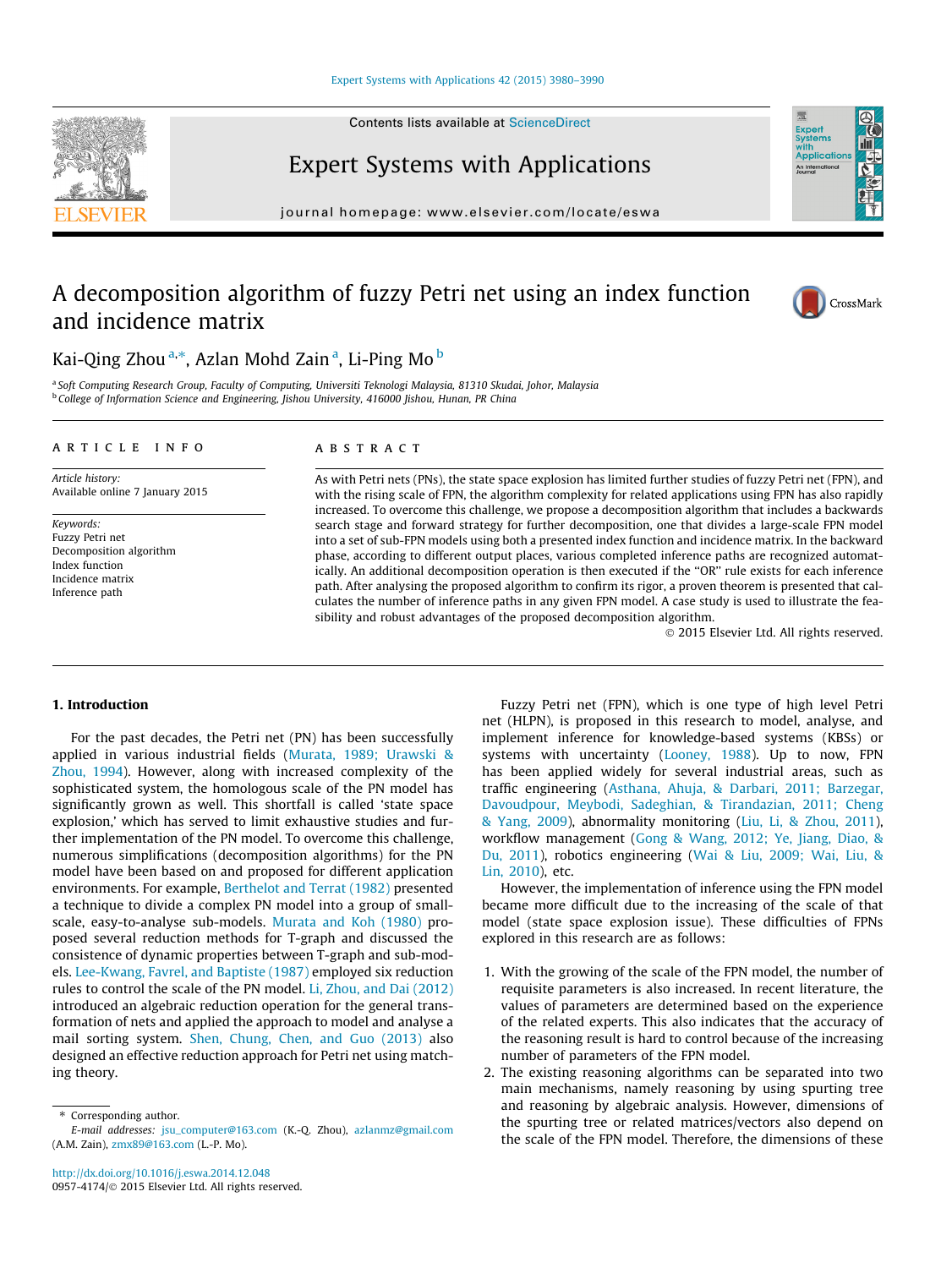matrices and vectors are all increased with the growing of the scale of the FPN model.

Focusing on these two challenges, a possible method to simplify the inference process is to divide the large-size FPN model into a series of completed reasoning paths (sub-FPN models) for each of the output places. As a backward compatible extension of PN, FPN preserves useful PN properties while extending its descriptive ability to fuzzy data. Hence, existing outcomes from the PN model can be utilized to construct a related decomposition algorithm for the FPN model. However, the biggest difference between FPN and other PNs is that there are various inference paths in the FPN model. Hence, their inner-reasoning relationship will be destroyed if the entire FPN model is decomposed using the existing algorithms mentioned above. Focusing on this characteristic, a novel biphasic decomposition algorithm for the FPN model is presented in this paper after a systematic analysis of the existing decomposition algorithm. The proposed decomposition algorithm divides an FPN into a set of completed, separated and irrelevant sub-FPN models (inference paths). The main contributions of this effort are summarized as follows.

- 1. A two-purpose index function is proposed to record the pre-set placements in the FPN model and judge whether the ''OR'' rule exists;
- 2. A biphasic decomposition algorithm is presented that divides the FPN model using the proposed index function and incidence matrix;
- 3. A proven theorem is presented to calculate the number of inference paths in any given FPN model.

The remaining sections of this paper are organized as follows. Section 2 discusses concepts related to FPN and the fuzzy production rule (FPR). Section [3](#page--1-0) describes the implementation process of the proposed algorithm. Section [4](#page--1-0) reviews details of our algorithm and provides the theorem just cited. In Section [5,](#page--1-0) a case study is presented that illustrates the algorithm's implementation. Section [6](#page--1-0) presents conclusions and recommendations for future work.

#### 2. Fuzzy Petri net and fuzzy production rule

In this section, FPN and FPR formalisms are described and the corresponding FPN models for each FPR type are generated, after which concepts related to the proposed algorithm are introduced.

#### 2.1. Fuzzy Petri net

An 8-tuple formalism of FPN is selected for implementation in the proposed algorithm.

Definition 1 (Fuzzy Petri net (FPN)). FPN is represented by an 8tuple  $\Sigma = \{P, T, M, I, O, W, \mu, CF\}$ , where

1.  $P = \{p_1, p_2, \dots, p_n\}$  is a finite set of places. In this formalism, P is classified into three sets, which are  $P_{in}/P_{middle}/P_{out}$ .

| $P_{in}$     | set of input places;                          |
|--------------|-----------------------------------------------|
| $P_{out}$    | set of output places;                         |
| $P_{middle}$ | set of places except input and output places. |

Moreover,  $P_{in} \cap P_{middle} \cap P_{out} = \emptyset$  and  $P_{in} \cup P_{middle} \cup P_{out} \neq \emptyset$ . 2.  $T = \{t_1, t_2, \ldots, t_n\}$  is a finite set of transitions.

3.  $M = (m_1, m_2, \ldots, m_n)^T$  is a vector of fuzzy marking.  $m_i \in [0, 1]$  is the truth degree of  $p_i$   $(i = 1, 2, ..., n)$ . The initial truth degree vector is denoted by  $M_0$ .

4.  $I: P \times T \rightarrow \{0, 1\}$  is the  $n \times m$  input matrix.  $I(p_i, t_i)$  records whether a directed arc from  $p_i$  to  $t_i$  exists  $[(i = 1, 2, \ldots, n;$  $j = 1, 2, \ldots, m$ ], where

> $I(p_i, t_j) = \begin{cases} 1 & \text{if there is a directed arc from } p_i \text{ to } t_j ; \\ 0 & \text{if there is not a directed arc from } p_i \text{ to } t_j. \end{cases}$ -

5. O :  $P \times T \rightarrow \{0, 1\}$  is the  $n \times m$  output matrix.  $O(p_i, t_i)$  records whether a directed arc from  $t_i$  to  $p_i$  exists  $[(i = 1, 2, \ldots, n;$  $j = 1, 2, \ldots, m$ ], where

$$
O(p_i, t_j) = \begin{cases} 1 & \text{if there is a directed arc from } t_j \text{ to } p_i; \\ 0 & \text{if there is not a directed arc from } t_j \text{ to } p_i. \end{cases}
$$

- 6.  $w(i, j)$  is the weight of the arc from  $p_i$  to  $t_i$ .
- 7.  $\mu$  :  $\mu \rightarrow (0, 1]$ ,  $\mu_i$  is the threshold of  $t_j$ ;
- 8. CF is the belief strength, where  $CF_{is} \in [0, 1]$  is the support strength of the arc from  $t_j$  to  $p_s$  ( $s = 1, 2, \ldots, n; j = 1, 2, \ldots, m$ ).

#### 2.2. Fuzzy production rule (FPR)

FPR is a type of production rule that describes the interior relationship between pre-positions and conclusions with fuzzy parameters ([Bandler, 1985; Yeung & Tsang, 1997; Tsang & Yeung, 1997\)](#page--1-0).

**Definition 2** (*Fuzzy production rule*). The general FPR formalism is described as follows:

if  $D(\lambda)$  then Q (CF,  $\mu$ , w), where

- 1. *D* is a finite set of preconditions,  $D = \{D_1, D_2, \ldots, D_n\};$
- 2. Q is a finite set of conclusions,  $Q = \{Q_1, Q_2, \ldots, Q_n\};$
- 3.  $\lambda$  is the truth degree of each precondition,  $\lambda \in [0, 1]$ ;
- 4. CF is the belief strength of this rule, where  $CF \in [0, 1]$  is the credibility after implementation of the rule;
- 5.  $\mu$  is the threshold of the rule,  $\mu \in [0, 1]$ ;
- 6. *w* is the weight of each precondition,  $w \in [0, 1]$ .

FPRs can be classified into three types: Simple, AND, or OR.

#### Type 1: Simple rule

if  $D(\lambda)$  then Q  $(CF, \mu, w = 1)$ 

If  $\lambda > \mu$  exists, then the rule can be fired. The corresponding FPN model of a simple rule is generated as shown in  $Fig. 1(a)$  $Fig. 1(a)$ , and the result of a fired rule after firing is illustrated in [Fig. 1](#page--1-0)(b).

#### Type 2: 'AND' rule

if 
$$
D_1(\lambda_1)
$$
 and  $D_2(\lambda_2)$  and  $\cdots$  and  $D_n(\lambda_n)$  then Q  $(CF, \mu, \sum w_i = 1)$ 

If  $\sum w_i \lambda_i \ge \mu$  exists, then the rule can be fired. The corresponding FPN model of the "AND" rule is generated as shown in Fig.  $2(a)$ , and the result of a fired rule after firing is illustrated in [Fig. 2](#page--1-0)(b).

#### Type 3: 'OR' rule

if  $D_1(\lambda_1)$  or  $D_2(\lambda_2)$  or  $\cdots$  or  $D_n(\lambda_n)$  then Q  $(CF_i,\mu_i,w_i=1)$ 

If  $w_i \lambda_i > \mu_i$  exists, then the rule can be fired. The corresponding FPN model of the "OR" rule is generated as shown in [Fig. 3\(](#page--1-0)a), and the result of a fired rule after firing is illustrated in [Fig. 3](#page--1-0)(b).

2.3. Other related notions in the proposed algorithm

**Definition 3** (Pre-set and post-set). For FPN  $\Sigma = \{P, T, M, I, O, W, \}$  $\mu$ , CF},  $\mathbf{v} \times \mathbf{x} = \{y | (y, x) \in F\}$  is the pre-set or input set of x and  $x^{\bullet} = \{y | (x, y) \in F\}$  is the post-set or output set of x, x,  $x, y \in p \cup T$ . F is a flow relationship of the FPN model.